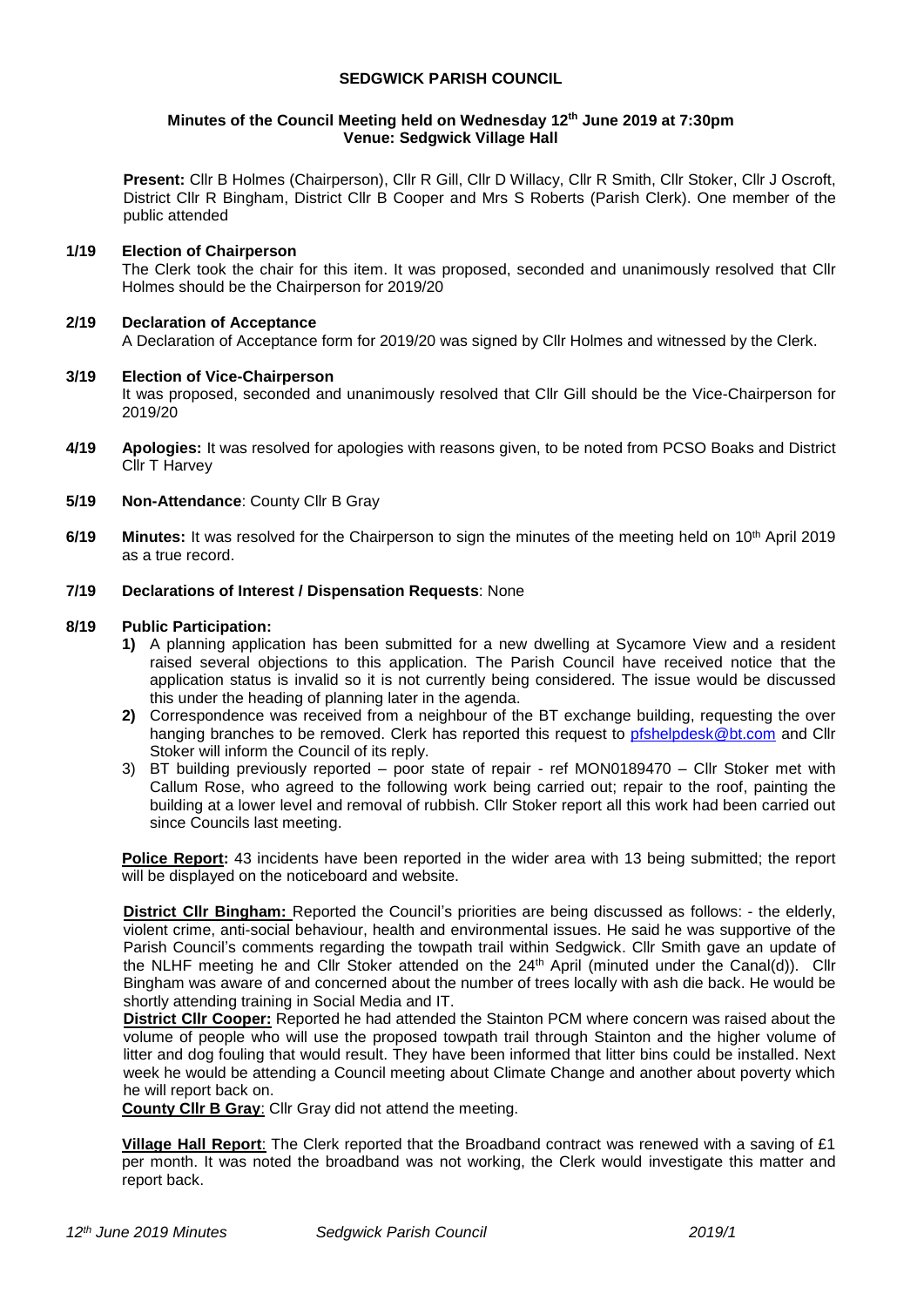- **9/19 Cold Calling:** Correspondence about an incident in Levens which lead to the Cold Caller assaulting a resident was noted. A month earlier, two burglaries occurred which may be linked to a previous incident of cold calling. It was reported that Levens Parish Council are working with the police on these matters. Sedgwick Parish Council wish to remind residents to be vigilant and report any cold callers to the police on 101 immediately, giving registration numbers and descriptions where possible. This message will be reinforced in the next newsletter.
- **10/19 Planning**: SL/2019/0337 24 Hill Close, Sedgwick rear extension, SLDC agreed to receive PC comments by 14<sup>th</sup> June 2019, Clerk to reply that Council that the Parish Council have no objections. SL/2019/0305 Sycamore View, New Build, SLDC application Status- Invalid. Objections from residents were noted: The preservation order on the Sycamore Tree which would be affected, access to the site is problematic and the proposed building is not in keeping with the area which is in the heart of the historical sector of the village.

# **11/19 Highways/Footpaths**

- 1. Highways report discussed by Cllr Stoker. Previous reported faults were reviewed. New faults along Riverside would be reported by Cllr Holmes.
- 2. The Highways update system is removing repair details after 3 months, even if no action has been taken. County Cllr Gray had been asked to raise this on our behalf - she reported that the department was aware of the glitch and to report any removal of repairs to [tracey.pegg@cumbria.gov.uk](mailto:tracey.pegg@cumbria.gov.uk) .
- 3. Cllr Stoker reported that he had fixed the replacement signposts.
- 4. Cllrs noted SLDC urgent road closure on C5071 Harry Brow, near Hincaster had been scheduled for  $9^{th}$ June 2019 but had overrun and would continue on 16th June.
- 5. Cllrs noted the M6/A65 Road closure on Saturday 15<sup>th</sup> June-Sunday 16<sup>th</sup> June.

# **12/19 Playground /Millennium Field**

- 1. Cllr Stoker has carried out the monthly check on the Millennium Field and reported that there are no faults. Bins have been emptied.
- 2. Cllr Stoker reported he had painted the benches and tables but they are showing signs of wear and would need replacing possibly next year. Council would acquire quotes for new composite tables and source of funding to pay for them.
- 3. The poor state of fence on the southern border was discussed and Cllr Holmes agreed to establish the ownership of the fence before the next meeting
- 4. It was agreed for the Clerk to arrange the annual ROSPA report.

# **13/19 Canal**

- 1. Cllrs had inspected the canal woodland, paths and bed.
- There are 3 sections of stone wall on the south boundary that need remedial repairs. Cllr Willacy agreed to ask Mr Airey to repair all 3 areas. A quote would be required if the cost would be over £200.
- Cllrs Gill & Stoker agreed to cut the branches which covered the pathway near the aqueduct.
- The Clerk was requested to contact the contractors to ask for the annual cutting / strimming of the pathways and hedges along the canal path. It was noted that the two previous cuts had not been to the usual standard and no strimming had taken place, the Clerk agreed to raise these issues with the contractors.
- Regeneration of the canal bed is excellent and irises are now flowering
- Woodland Management: The annual inspection of the woodland has been carried out by councillors to supplement the monthly inspection by the Canal Officer and biennial inspection by our Arborocologist Alistair Hearn. There are no immediate causes for concern, but Council noted that the ash trees along the canal continue to be affected by ash die back which is now widespread in South Cumbria. Damage to leaves, twigs and branches is visible but there is little sign of lesions on trunks yet which indicate that the disease is still in its early stage. Advice received in November 2018 from Alistair Hearn, is still applicable and was discussed: it is not possible to prevent infection or treat infected trees and almost all will eventually die - larger trees may take many years to succumb. Trees should not be felled until they are dead unless they present a hazard. It was noted that there will be a huge cost implication in the medium term as we will need to fell the 50+ large ash trees along the canal and Easy Footpath and the smaller ash trees along the hedgerows. Funding will be required and sourced to cover this cost, which may exceed £25,000 and would probably be required within the next five years. It was agreed that Cllr Holmes would update Alistair Hearn about the current state of the ash and seek any intermediate advice prior to his next inspection which would be brought forward to June 2020, when the ash trees come into leaf next and damage can be assessed. Following this inspection, Council will be in a position to plan and cost required action and begin to seek grant funding. Monthly inspections will continue to closely monitor the progress of ash die back and any changes will be reported.

These points will be added to the Canal Management Plan and discussed at the next meeting.